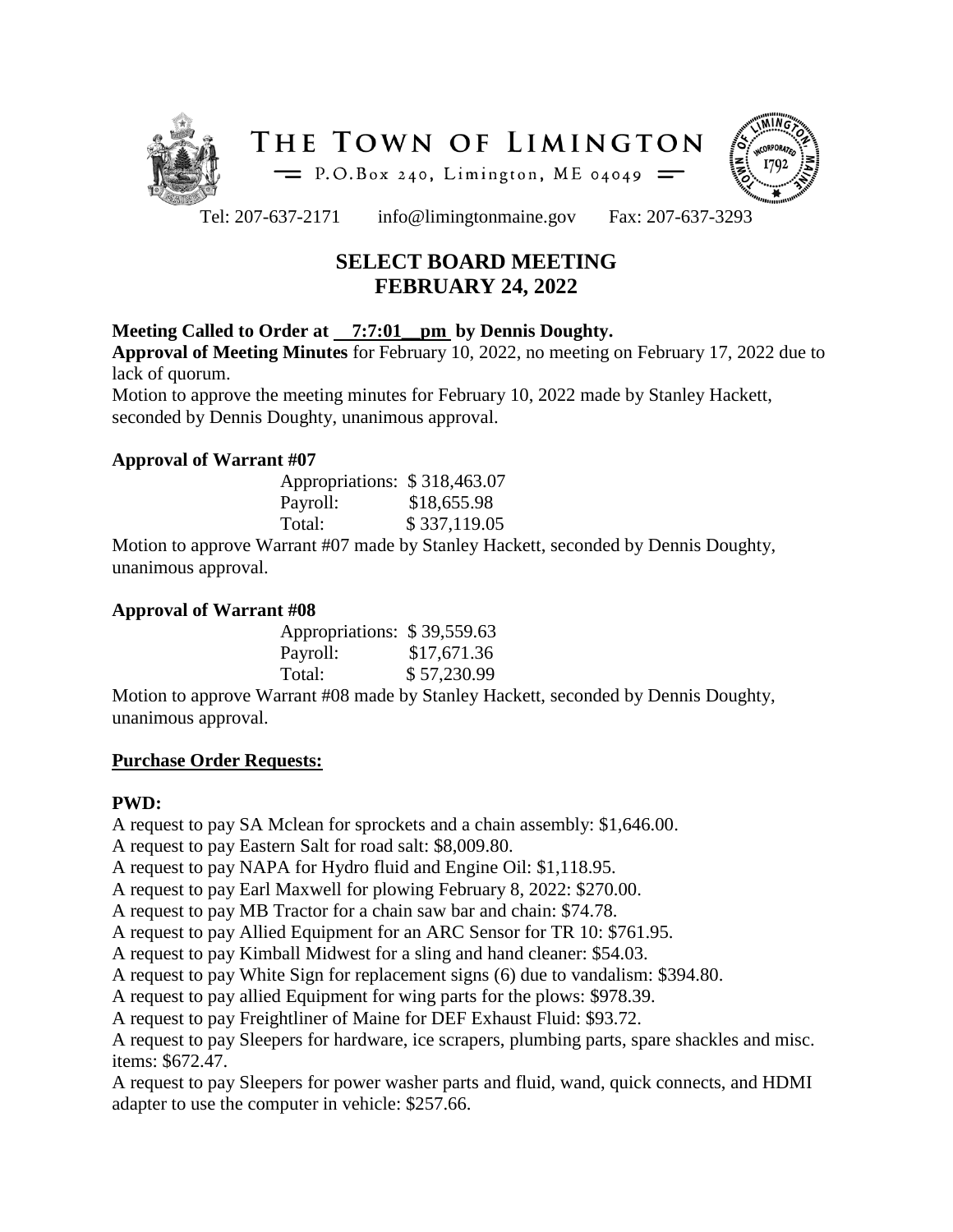Motion to approve PWD Purchase Orders made by Dennis Doughty, seconded by Stanley Hackett, unanimous approval.

## **FIRE/EMS:**

A request to pay Northern Tool & Equipment for a skid sprayer: \$2,332.91. This will be partially reimbursed by a grant of \$999.50.

A request to pay MB Tractor for 2 leaf blowers and 2 chain saws: \$719.96. This will be partially reimbursed by a grant \$349.96.

A request to pay United training for EMT Basic classes for two (2) employees: \$2,400.00. The cost of the classes will be reimbursed by York County at completion.

A request to reimburse Emil Braley for tolls to pick up loaner ambulance: \$8.00.

A request to pay the Town of Limerick for one year tower rental on Hosac Mtn: \$775.00.

A request to pay IPS for 4 pair of boots and 2 pair of gloves: \$1,752.94.

A request to pay York County Fire Firefighters Association the membership dues for 23 people: \$46.00.

A request to pay Bound Tree Medical for EMS Supplies: \$736.78.

A request to pay Heiman Fire Equipment for 5 soft pack brush pumps: \$959.75. This will be partially reimbursed by the 50/50 forestry grant.

Motion to approve PWD Purchase Orders made by Dennis Doughty, seconded by Stanley Hackett, unanimous approval.

#### **Davis Memorial Library:**

A request to replenish the funds on the debit card: \$500.00.

Motion to approve Davis Memorial Library Purchase Orders made by Dennis Doughty, seconded by Stanley Hackett, unanimous approval.

# **OLD TOWN HALL:**

A request to reimburse Sherry Beety for fanfold and pipe insulation: \$102.36. Motion to approve OTH Purchase Orders made by Dennis Doughty, seconded by Stanley Hackett, unanimous approval.

#### **Old & New Business:**

#### **Weekly Update on Select Board activities:**

Thank you to George Morrison for stopping in to ask if he could replace the damaged flag poles at the OTH. Mr. Morrison is going to do this at no charge to the Town of Limington. Jonathan Kinney worked on the Transfer Station permitting.

Went over the budget for Town Meeting, corrections and typos will be addressed at Town Meeting.

Met with Limington Academy Well Assoc. The well provides water to Limington Academy, Davis Memorial Library and the OTH and some residents.

Asked Emil Braley if the free EMT courses are being provided by YCCC, and he said yes, and there are a lot of applicants.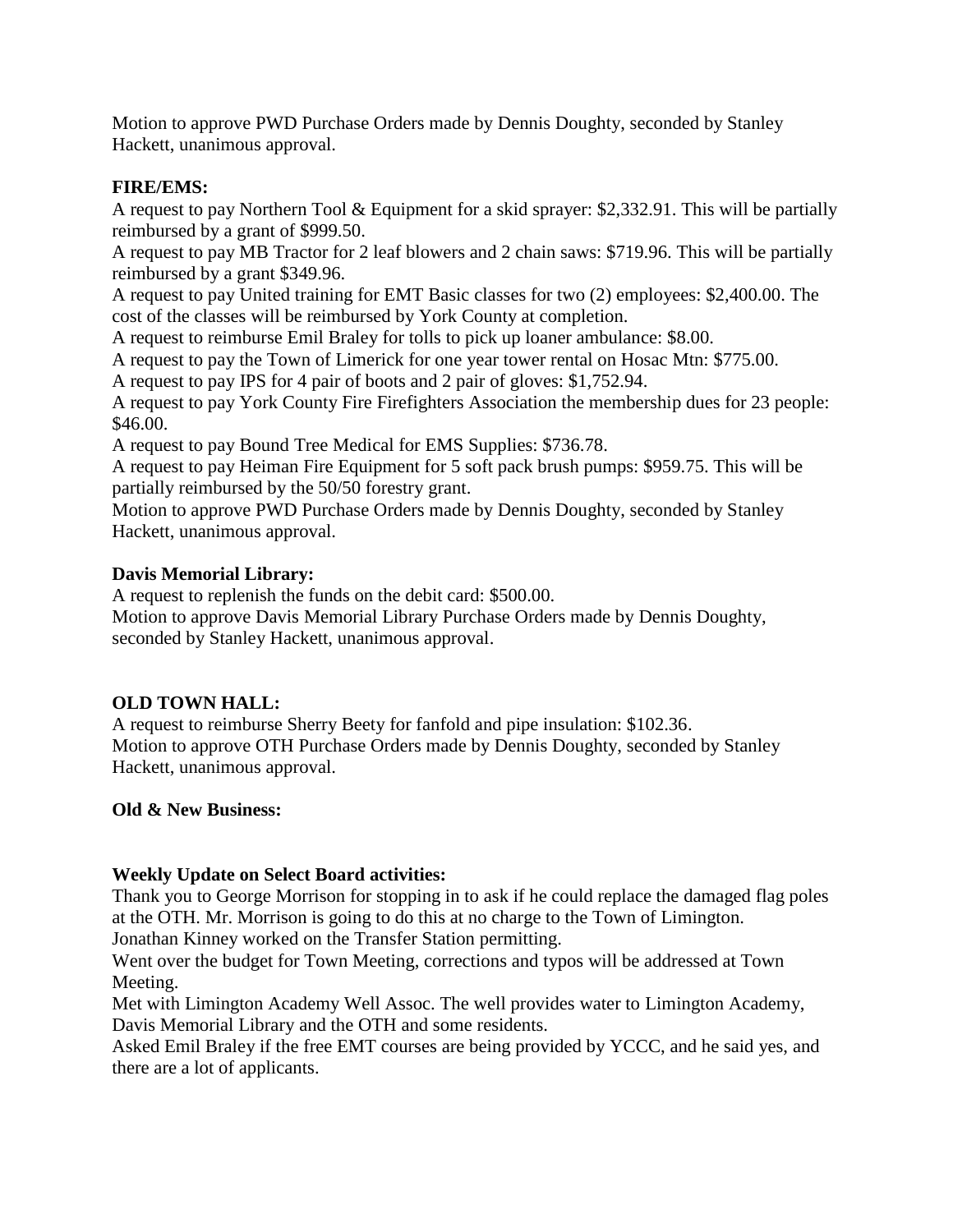GA reimbursements have been submitted through end of January 2022 and Jonathan Kinney will taking over from Dennis Doughty March 1, 2022.

CIA has been unable to collect trash at the Rt 117 of Tucker Rd due to ice on the hill despite the PWD best efforts to keep it clear. The Town let the residents take their trash to the Transfer Station fee of charge since it wasn't collected for 3 weeks.

PWD was called for flooding issues on North Rd and Hanscomb School Rd and cleared those up. Stanley Hackett spoke about brown tail moths and how to spot them, and the effects of the Emerald Ash Borer with brush at the Transfer Station. We are currently looking into how that will effect the Town taking brush. He also spoke about vernal pools and the effects on the area and setbacks.

The Financial Advisory Committee is looking for 3-5 volunteers for 2022. The FAC provides guidance and insights to the Select Board which they may not be aware.

#### **Informational Bulletin:**

#### **Voting day is Tuesday March 1, 2022. Town Meeting will be on Saturday March 5, 2022.**

There are several positions open: Select board (1), Library, Planning Board. Please see patty for more information.

Every home in the U.S.A. is eligible to order 4 free at home Covid-19 tests. They can be ordered at COVIDtests.gov

**Transfer Station hours** are Saturday and Sunday from 9 a.m. to 4 p.m. and Wednesday 12-4 p.m. Recyclable materials go in the compactor at the Transfer Station. Transfer Station stickers are available at the Town Office. **A Transfer Station sticker must be attached to your vehicle windshield for the disposal of ALL items.**

**General Assistance Office** is open on Tuesdays from 3-5 p.m. Applications are available anytime from the Town Clerks office during their normal business hours. Applications must be filled out and accompanied with supporting documentation and application must be signed.

**Planning Board** meets at the Municipal Complex on site the first and third Monday evenings at 7pm.

**The Financial Advisory Committee** meets the second Tuesday of the month at 7 pm, **February 2022 meeting is rescheduled to February 22, 2022.** 

**MMDY Oversight Committee** holds their meetings the second Thursday of the month after the Select Board Meeting.

**The Old Town Hall Committee** normally meets the first Tuesday of the month at 7 pm.

**We are looking for 1-3 volunteers for the 2022 Parade Committee. We are looking for 3-5 volunteers for the 2022 FAC.**